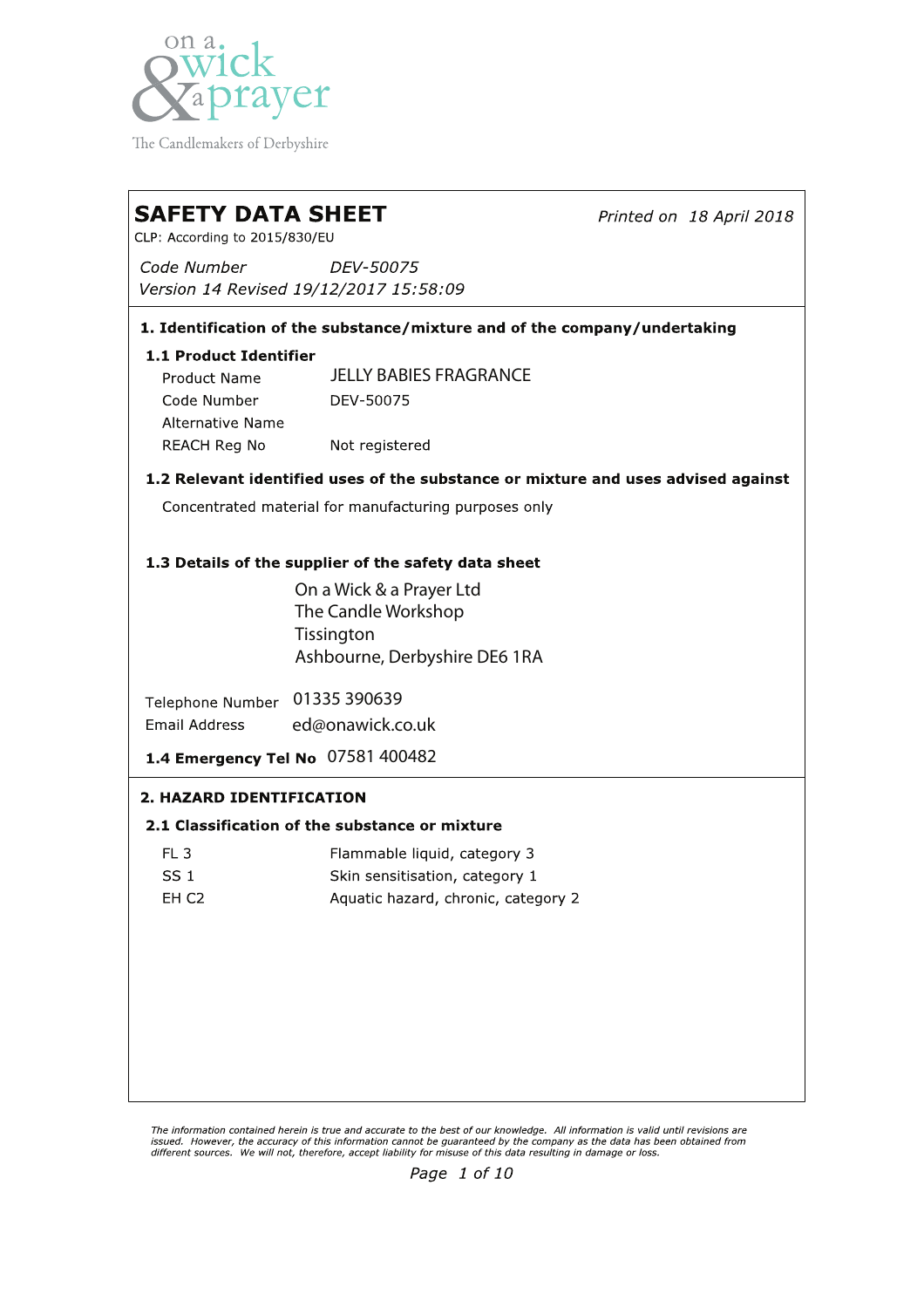| <b>SAFETY DATA SHEET</b><br>CLP: According to 2015/830/EU                                                                                    |                                                                                                      | Printed on 18 April 2018 |
|----------------------------------------------------------------------------------------------------------------------------------------------|------------------------------------------------------------------------------------------------------|--------------------------|
| Code Number                                                                                                                                  | <i>DEV-50075</i>                                                                                     |                          |
| Version 14 Revised 19/12/2017 15:58:09                                                                                                       |                                                                                                      |                          |
| <b>CLP Label elements</b><br><b>Hazard Pictograms</b>                                                                                        | CLP classification according to Regulation (EC) No 1272/2008                                         |                          |
| <b>Signal Word</b>                                                                                                                           | Warning                                                                                              |                          |
| <b>Hazard Statements</b>                                                                                                                     |                                                                                                      |                          |
| H <sub>226</sub>                                                                                                                             | Flammable liquid and vapour                                                                          |                          |
| H317                                                                                                                                         | May cause an allergic skin reaction                                                                  |                          |
| H411                                                                                                                                         | Toxic to aquatic life with long lasting effects                                                      |                          |
| <b>Precautionary Statements</b>                                                                                                              |                                                                                                      |                          |
| P <sub>210</sub>                                                                                                                             | Keep away from heat, hot surfaces, sparks, open flames and<br>other ignnition sources. No smoking.   |                          |
| P273                                                                                                                                         | Avoid release to the environment.                                                                    |                          |
| P <sub>280</sub>                                                                                                                             | Wear protective gloves and eye protection                                                            |                          |
| P303+P361+P353                                                                                                                               | IF ON SKIN (or hair): Take off immediately all contaminated<br>clothing. Rinse skin with waterRemove |                          |
| P333+P313                                                                                                                                    | If skin irritation or rash occurs: Get medical advice.                                               |                          |
| P391                                                                                                                                         | Collect spillage.                                                                                    |                          |
| 2.3 Other Hazards<br>Contains Citral and Limonene which may produce an allergic reaction                                                     |                                                                                                      |                          |
| No further information available at this time                                                                                                |                                                                                                      |                          |
| 3. Composition / information on ingredients<br>Any percentage values listed here for hazardous components are for illustrative purposes only |                                                                                                      |                          |
| 3.2 Mixtures                                                                                                                                 |                                                                                                      |                          |
| Complex mixture of fragrance ingredients                                                                                                     |                                                                                                      |                          |
|                                                                                                                                              |                                                                                                      |                          |

The information contained herein is true and accurate to the best of our knowledge. All information is valid until revisions are<br>issued. However, the accuracy of this information cannot be guaranteed by the company as th

 $\overline{\mathsf{L}}$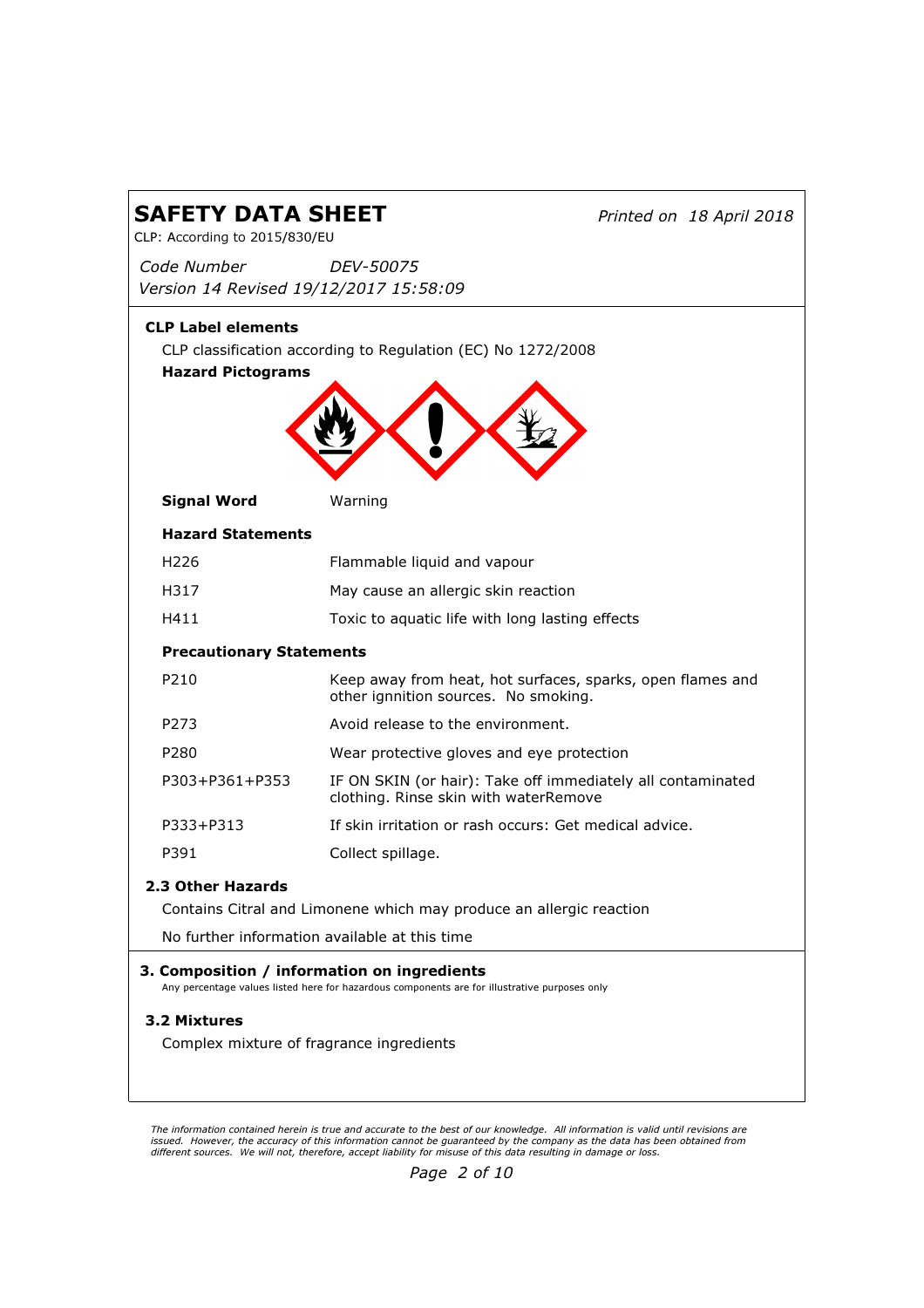Printed on 18 April 2018

CLP: According to 2015/830/EU

Code Number Version 14 Revised 19/12/2017 15:58:09 DEV-50075

#### Hazardous components

| <b>ID Numbers</b>                                                | Chemical Name, Classification and Hazards                                                                                                              | Conc $(% )$        |
|------------------------------------------------------------------|--------------------------------------------------------------------------------------------------------------------------------------------------------|--------------------|
| CAS<br>1222-05-5<br>EINECS 214-946-9<br><b>REACH</b>             | Galaxolide (Abbalide) (HHCB)<br>$(1,2,3,4,6,7$ -Hexahydro-4,6,6,7,8,8-hexamethylcyclopenta-2-benzopyran<br><b>SCI 3; EH A1, C1</b><br>H316, H400, H410 | $> = 10\%$ , < 25% |
| CAS<br>$134 - 20 - 3$<br>EINECS 205-132-4<br><b>REACH</b>        | Methyl anthranilate (Methyl-2-aminobenzoate)<br>EDI <sub>2</sub><br>H319                                                                               | $>= 5\%$ , < 10%   |
| CAS<br>5989-27-5<br>EINECS 227-813-5<br><b>REACH</b>             | d-Limonene (p-Mentha-1,8-diene)<br>FL 3; SCI 2; SS 1B; AH 1; EH A1, C1<br>H226, H304, H315, H317, H400, H410                                           | $>=3\%$ , <5%      |
| CAS<br>$104 - 67 - 6$<br>EINECS 203-225-4<br><b>REACH</b>        | gamma-Undecalactone (Aldehyde C-14 peche) (Undeca-1,4-lactone)<br>EH <sub>C3</sub><br>H412                                                             | $>=3\%$ , < 5%     |
| CAS<br>119-36-8<br>EINECS 204-317-7<br><b>REACH</b>              | Methyl salicylate (Oil of Wintergreen)<br>ATO 4(890); EDI 2<br>H302, H319                                                                              | $>=1\%,-3\%$       |
| <b>CAS</b><br>$123 - 68 - 2$<br>EINECS 204-642-4<br><b>REACH</b> | Allyl hexanoate (Allyl caproate) (2-Propenyl hexanoate)<br>ATO 3(300); ATD 3(300); ATI 3; EH A1, C3<br>H301, H311, H331, H400, H412                    | $>=1\%$ , < 3\%    |
| <b>CAS</b><br>$77 - 83 - 8$<br>EINECS 201-061-8<br><b>REACH</b>  | Aldehyde C-16 fraise (Strawberry aldehyde) (Et-me-ph glycidate)<br>SS 1;EH C2<br>H317, H411                                                            | $>=1\%$ , < 3%     |

Refer to section 16 for the wording of listed classification and hazard statement codes

## 4. First Aid measures

Take phrases in sections 2 into account

### 4.1 Description of first aid measures

### After inhalation

Remove from the exposure area to fresh air. Contact a doctor if necessary.

### After skin contact

Remove contaminated clothing. Wash thoroughly with soap and water. Seek medical advice if irritation persists or there is any sign of tissue damage.

### After eye contact

Flush with plenty of water and seek medical advice if necessary.

### After ingestion

Wash mouth with plenty of water and obtain medical advice immediately.

The information contained herein is true and accurate to the best of our knowledge. All information is valid until revisions are issued. However, the accuracy of this information cannot be guaranteed by the company as the data has been obtained from<br>different sources. We will not, therefore, accept liability for misuse of this data resulting in da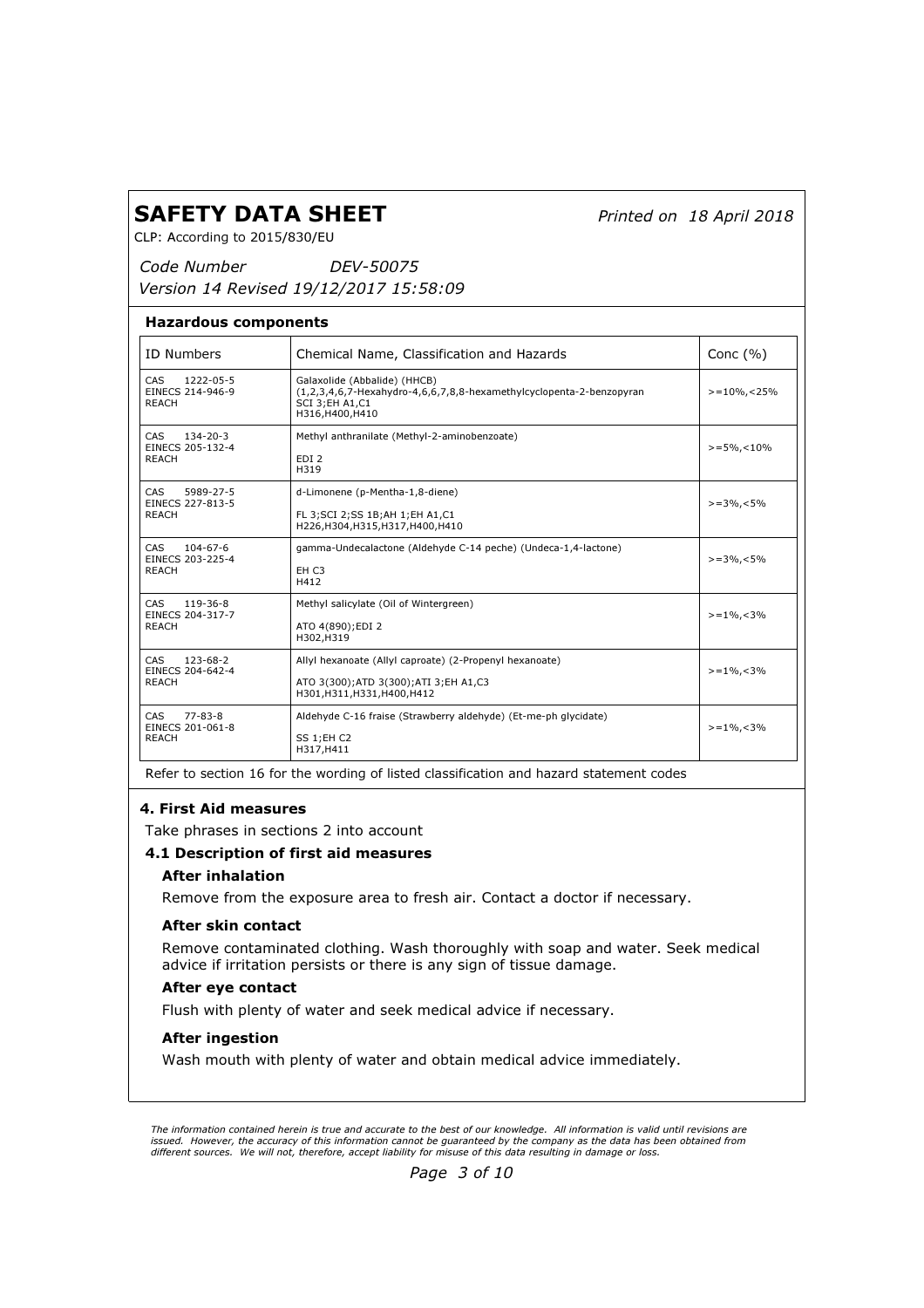Printed on 18 April 2018

CLP: According to 2015/830/EU

Code Number Version 14 Revised 19/12/2017 15:58:09 DEV-50075

## No further information available at this time 4.2 Most important symptoms and effects, both acute and delayed

No further information available at this time 4.3 Indication of immediate medical attention and special treatment needed

# 5. Fire-fighting measures

# 5.1 Extinguishing Media

Carbon dioxide, foam or dry powder DO NOT USE A DIRECT WATER JET.

## 5.2 Special hazards arising from the substance or mixture

May produce Carbon dioxide and unidentified organic compounds.

## 5.3 Advice for fire-fighters

Wear protective clothing and avoid inhalation of vapours.

## 6. Accidental release measures

# 6.1 Personal precautions, protective equipment and emergency procedures

Remove all sources of ignition. Avoid inhalation, skin and eye contact. Ensure proper ventilation.

## 6.2 Environmental precautions

Do not discharge directly into drains or the soil. Keep away from surface and ground water

## 6.3 Methods and material for containment and cleaning up

Soak up spillage with sand or other inert absorbant material such as earth or vemiculite; transfer used material to a suitable waste container and dispose in accordance with regulations.

## 6.4 Reference to other sections

Refer to information in Sections 7, 8 and 13

## 7. Handling and storage

## 7.1 Precautions for safe handling

Maintain good occupational and personal hygiene. Avoid inhalation and contact with skin and eyes.

## 7.2 Conditions for safe storage, including any incompatibilities

Store in tightly sealed original containers away from ignition sources and in a cool place.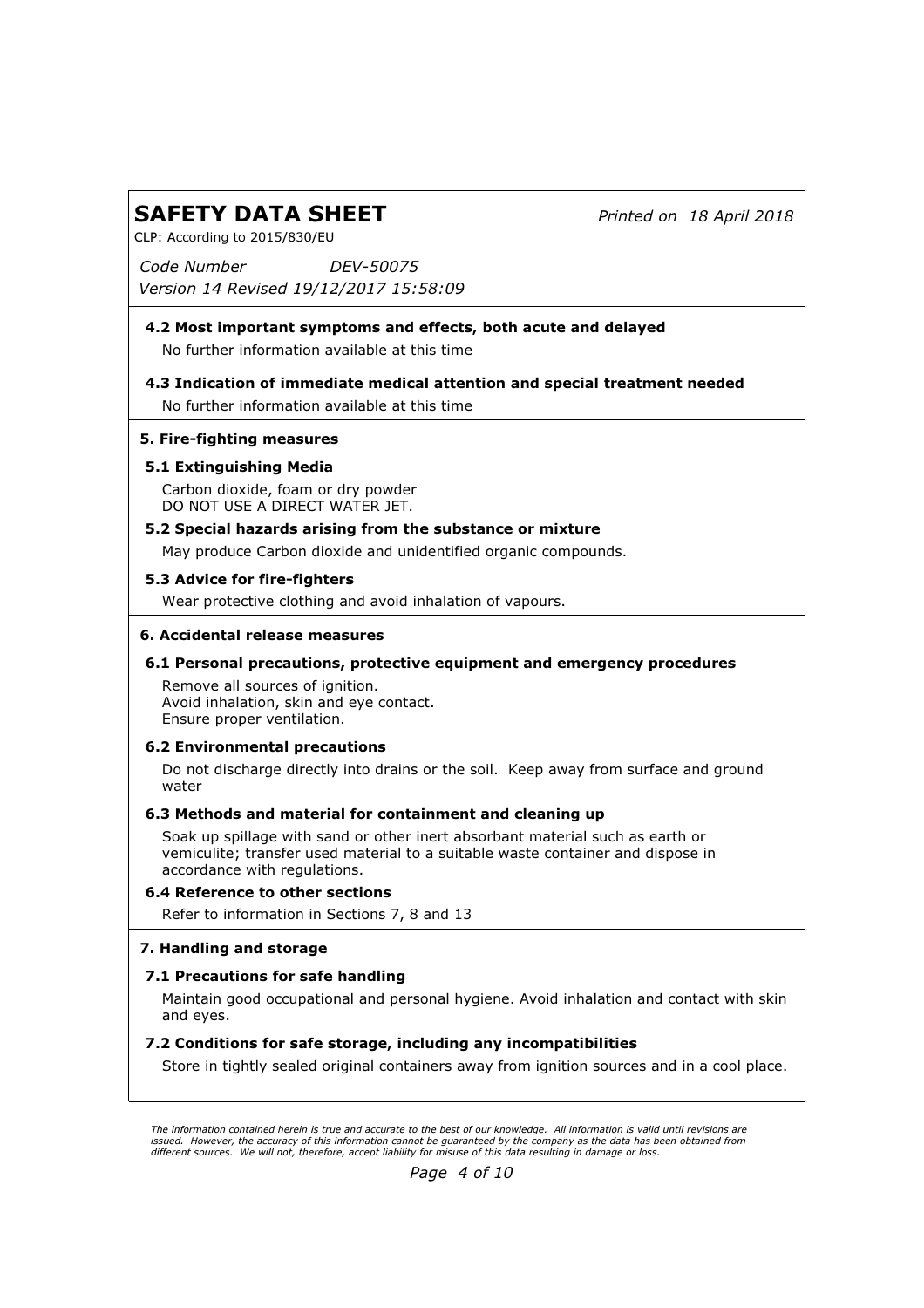Printed on 18 April 2018

CLP: According to 2015/830/EU

Code Number Version 14 Revised 19/12/2017 15:58:09 DEV-50075

# 7.3 Specific end use(s)

No further information available

## 8. Exposure controls / personal protection

# 8.1 Control Parameters

No information available

# 8.2 Exposure controls

## Engineering controls

No information available

## Individual protection measures

Refer to Section 5 for specific fire/chemical personal protective equipment advice. Always wash routinely before breaks, meals and at the end of the work period.

Eye/face protection Wear safety goggles.

### Hand protection

Wear chemically resistant disposable gloves.

### Other skin protection

Wear overalls. Always wash routinely before breaks, meals and at the end of the work period.

### Respiratory protection

Not generally required. Use inhalation protection in poorly ventilated areas

## Thermal hazards

No information available

### Environmental exposure controls

No information available

## 9. Physical and chemical properties

### 9.1 Information on basic physical and chemical properties

| FLASH POINT (°C) | 43.5               |
|------------------|--------------------|
| Colour           | Yellow             |
| Appearance       | Clear liquid       |
| Odour            | Bubble gum, fruity |
| Specific Gravity | 0.985 to 1.045     |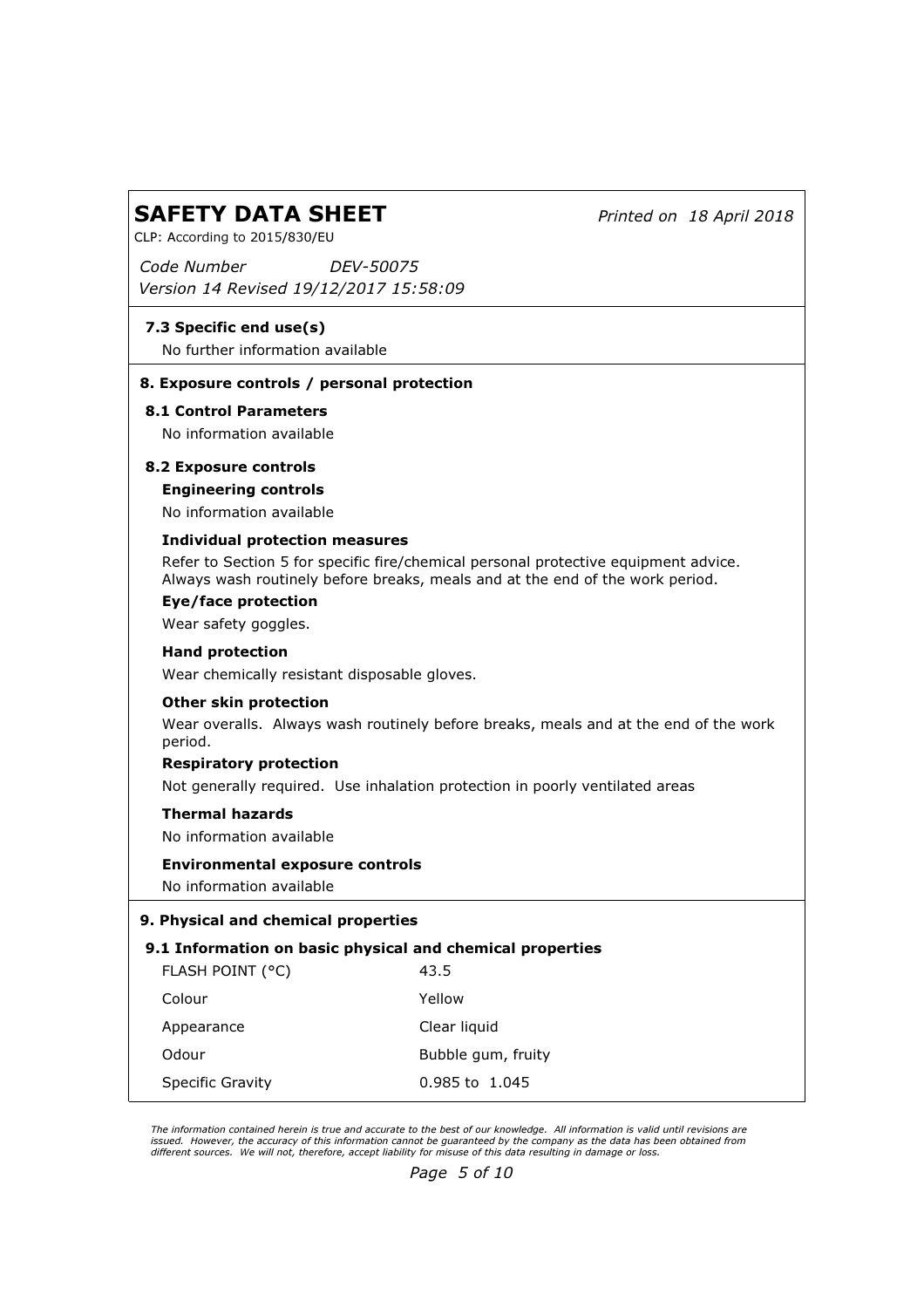Printed on 18 April 2018

CLP: According to 2015/830/EU

Code Number Version 14 Revised 19/12/2017 15:58:09 DEV-50075

Refractive Index 1.4750 to 1.4830

# 9.2 Other information

No further information available

## 10. Stability and reactivity

10.1 Reactivity

Not determined

10.2 Chemical Stability

Not determined

# 10.3 Possibility of hazardous reactions

Not determined

## 10.4 Conditions to avoid

Extreme temperatures

## 10.5 Incompatible materials

Highly reactive chemicals which may produce unknown reaction products and so cause additional hazards.

## 10.6 Hazardous decomposition products

Not determined

## 11. Toxicological information

# Acute toxicity 11.1 Information on toxicological effects

## Skin corrosion / irritation

No data available

# Serious eye damage / irritation

No data available

# Respiratory or skin sensitisation

No data available

## Germ cell mutagenicity

No data available

### Carcinogenicity

No data available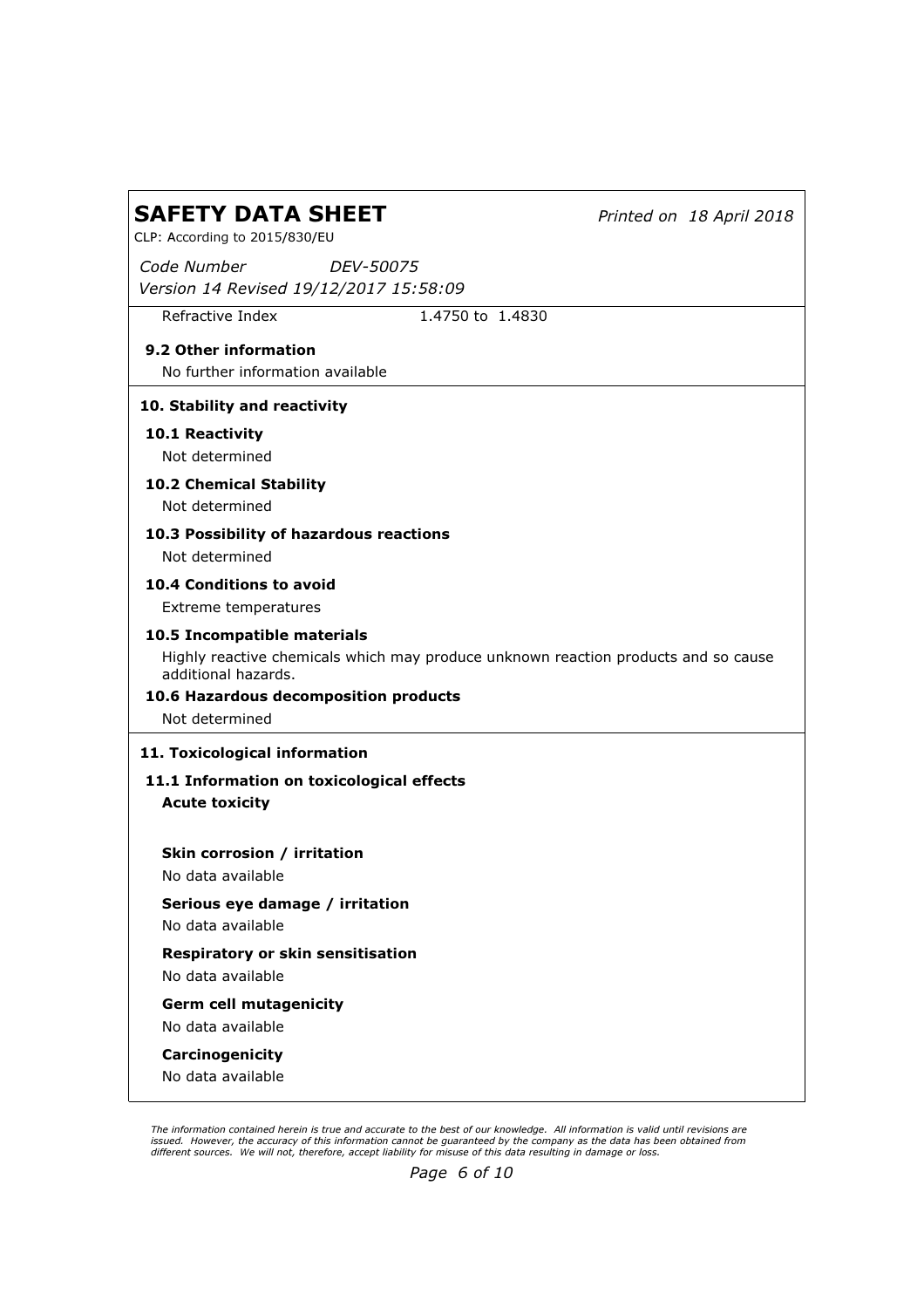Printed on 18 April 2018

CLP: According to 2015/830/EU

Code Number Version 14 Revised 19/12/2017 15:58:09 DEV-50075

Reproductive toxicity

No data available

STO-single exposure

No data available

STO-repeated exposure

No data available

Aspiration hazard

No data available

Information on likely routes of exposure

No data available

Symptoms related to the physical, chemical and toxicological characteristics No data available

Delayed and immediate effects as well as chronic effects from short and long-term exposure

No data available

Interactive effects No data available

Other information

No data available

## 12. Ecological information

12.1 Toxicity

### 12.2 Persistence and degradability

No data available

- 12.3 Bioaccumulative potential No data available
- 12.4 Mobility in soil

No data available

12.5 Results of PBT and vPvB assessment

No data available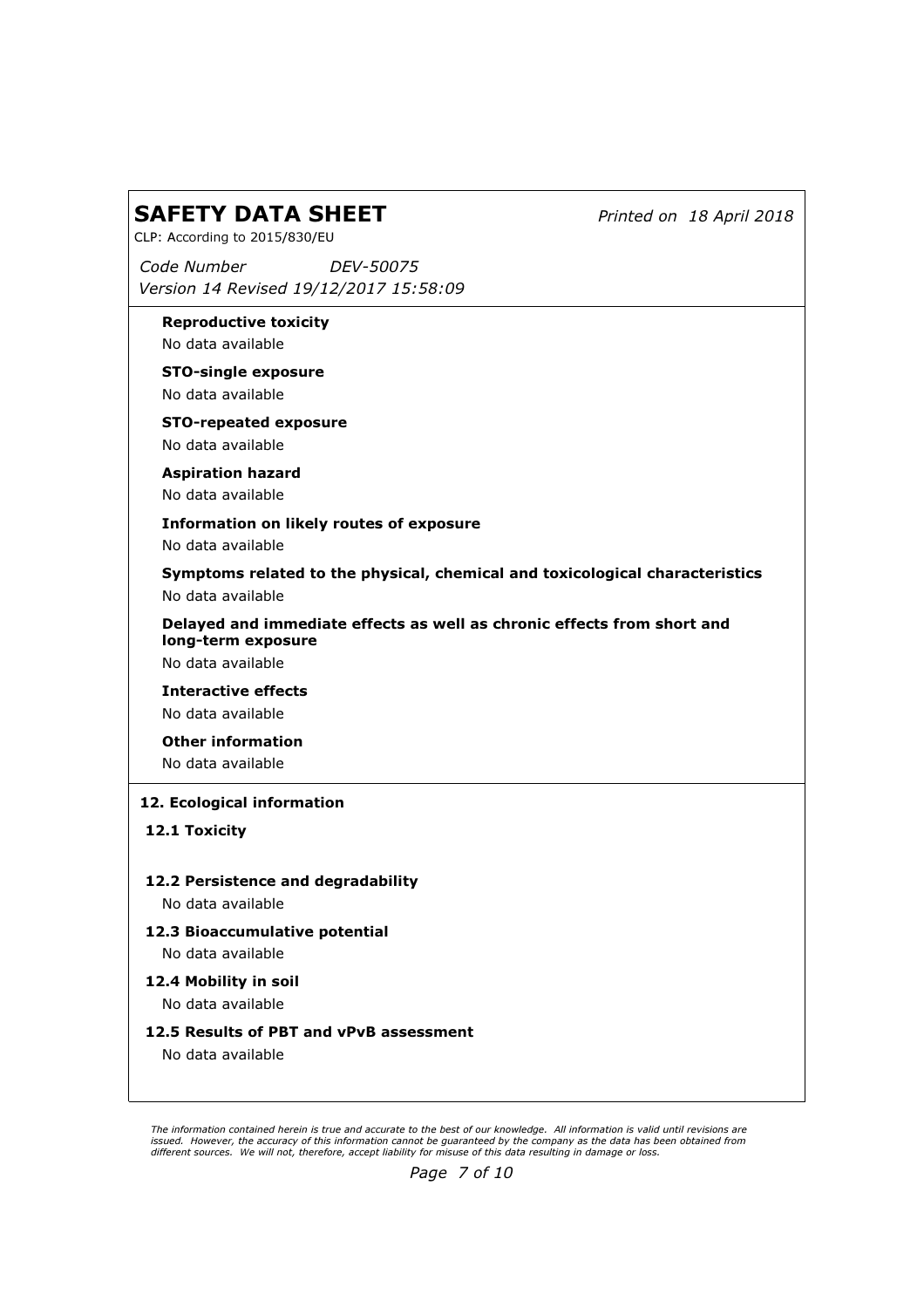| <b>SAFETY DATA SHEET</b>                                                                                                |                                      | Printed on 18 April 2018                                   |  |
|-------------------------------------------------------------------------------------------------------------------------|--------------------------------------|------------------------------------------------------------|--|
| CLP: According to 2015/830/EU                                                                                           |                                      |                                                            |  |
| Code Number<br>Version 14 Revised 19/12/2017 15:58:09                                                                   | <i>DEV-50075</i>                     |                                                            |  |
| 12.6 Other adverse effects<br>No data available                                                                         |                                      |                                                            |  |
| 13. Disposal considerations<br>Please refer to the information in section 8 (Exposure controls and personal protection) |                                      |                                                            |  |
| 13.1 Waste treatment methods<br>Dispose in accordance with the law and local regulations. Treat as trade effluent.      |                                      |                                                            |  |
| 14. Transport information                                                                                               |                                      |                                                            |  |
| 14.1 UN number                                                                                                          | 1993                                 |                                                            |  |
| 14.2 UN proper shipping name                                                                                            | BUTYRATE)                            | FLAMMABLE LIQUID, N.O.S. (CONTAINS ETHYL                   |  |
| 14.3 Transport hazard class(es) 3                                                                                       |                                      |                                                            |  |
| 14.4 Packing group                                                                                                      | Ш                                    |                                                            |  |
| <b>Tunnel Code</b>                                                                                                      | (D/E)                                |                                                            |  |
| <b>14.5 Environmental Hazards</b><br>No relevant information available                                                  |                                      |                                                            |  |
| 14.6 Special precautions for user<br>No relevant information available                                                  |                                      |                                                            |  |
| 14.7 Transport in bulk according to Annex II of MARPOL73/78 and the IBC Code<br>Not applicable                          |                                      |                                                            |  |
| 15. Regulatory information                                                                                              |                                      |                                                            |  |
| 15.1 Safety, health and environmental regulations/legislation specific for the<br>substance or mixture                  |                                      |                                                            |  |
| No relevant information available at this time                                                                          |                                      |                                                            |  |
| 15.2 Chemical safety assessment<br>A chemical safety assessment has not been carried out                                |                                      |                                                            |  |
| 16. Other information                                                                                                   |                                      |                                                            |  |
| <b>Full list of precautionary phrases</b>                                                                               |                                      |                                                            |  |
| P210                                                                                                                    | other ignnition sources. No smoking. | Keep away from heat, hot surfaces, sparks, open flames and |  |
| P273                                                                                                                    | Avoid release to the environment.    |                                                            |  |

The information contained herein is true and accurate to the best of our knowledge. All information is valid until revisions are<br>issued. However, the accuracy of this information cannot be guaranteed by the company as th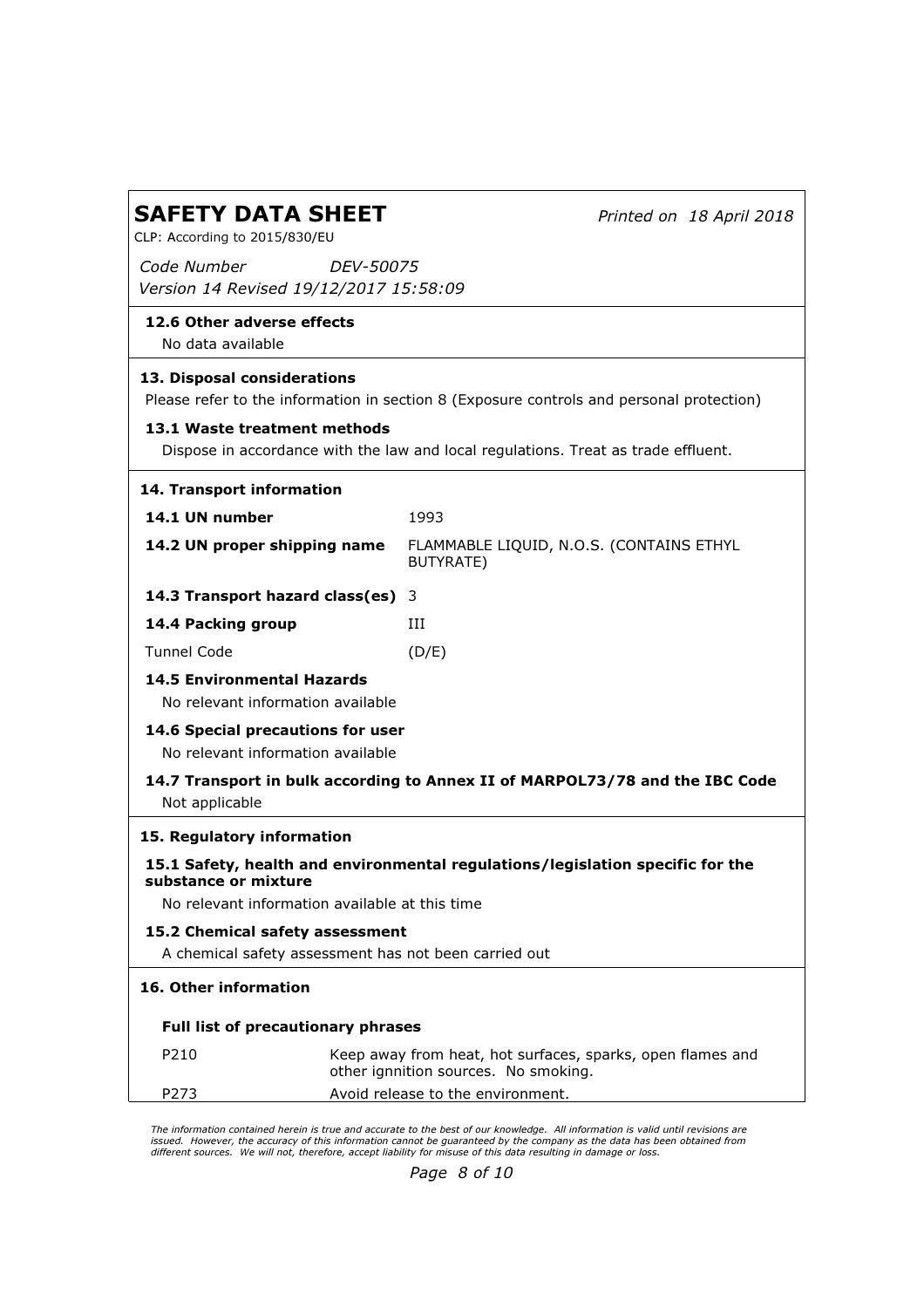Printed on 18 April 2018

CLP: According to 2015/830/EU

Code Number Version 14 Revised 19/12/2017 15:58:09 DEV-50075

| P280              | Wear protective gloves and eye protection                                                            |
|-------------------|------------------------------------------------------------------------------------------------------|
| P303+P361+P353    | IF ON SKIN (or hair): Take off immediately all contaminated<br>clothing. Rinse skin with waterRemove |
| P333+P313         | If skin irritation or rash occurs: Get medical advice.                                               |
| P391              | Collect spillage.                                                                                    |
|                   | Wording of any hazard classes listed in section 3                                                    |
| FL <sub>3</sub>   | Flammable liquid, category 3                                                                         |
| ATO <sub>3</sub>  | Acute toxicity, oral, category 3                                                                     |
| ATO 4             | Acute toxicity, oral, category 4                                                                     |
| AH <sub>1</sub>   | Aspiration hazard, category 1                                                                        |
| ATD <sub>3</sub>  | Acute toxicity, dermal, category 3                                                                   |
| SCI 2             | Skin corrosion/irritation, category 2                                                                |
| SCI <sub>3</sub>  | Skin corrosion/irritation, category 3                                                                |
| SS <sub>1</sub>   | Skin sensitisation, category 1                                                                       |
| SS <sub>1B</sub>  | Skin sensitisation, category 1B                                                                      |
| EDI <sub>2</sub>  | Eye damage/irritation, category 2                                                                    |
| ATI <sub>3</sub>  | Acute toxicity, inhalation, category 3                                                               |
| EH A1             | Aquatic hazard, acute, category 1                                                                    |
| EH C1             | Aquatic hazard, chronic, category 1                                                                  |
| EH <sub>C2</sub>  | Aquatic hazard, chronic, category 2                                                                  |
| EH C <sub>3</sub> | Aquatic hazard, chronic, category 3                                                                  |
|                   | Wording of any hazard statements listed in section 3                                                 |
| H <sub>226</sub>  | Flammable liquid and vapour                                                                          |
| H301              | Toxic if swallowed                                                                                   |
| H302              | Harmful if swallowed                                                                                 |
| H304              | May be fatal if swallowed and enters airways                                                         |
| H311              | Toxic in contact with skin                                                                           |
| H315              | Causes skin irritation                                                                               |
| H316              | Causes mild skin irritation                                                                          |
| H317              | May cause an allergic skin reaction                                                                  |
| H319              | Causes serious eye irritation                                                                        |
| H331              | Toxic if inhaled                                                                                     |
| H400              | Very toxic to aquatic life                                                                           |
| H410              | Very toxic to aquatic life with long lasting effects                                                 |
|                   |                                                                                                      |

The information contained herein is true and accurate to the best of our knowledge. All information is valid until revisions are<br>issued. However, the accuracy of this information cannot be guaranteed by the company as th